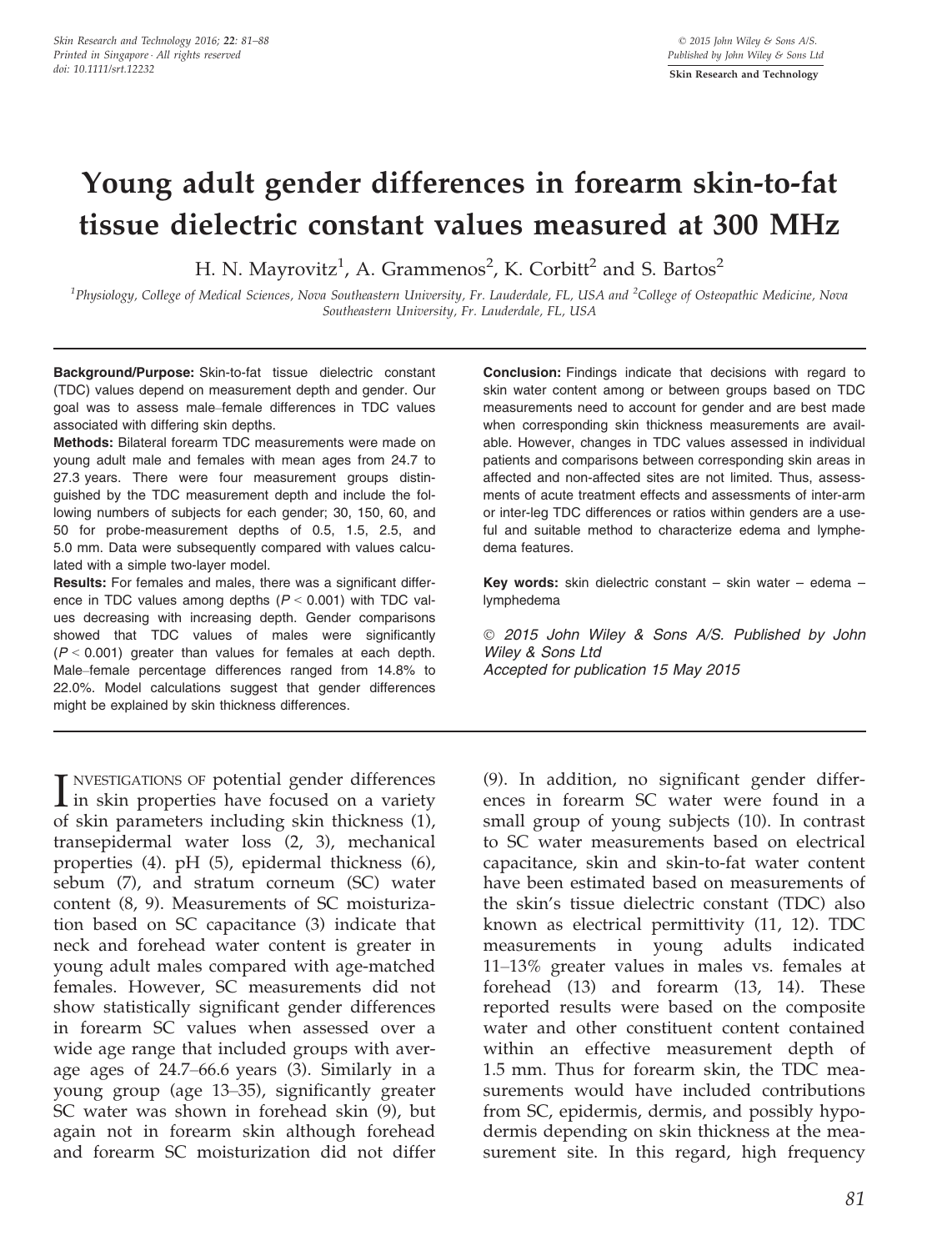ultrasound measurements in young adults (20– 40 years) has shown little difference in male– female forearm skin thickness, which has been reported as about 0.9 mm thick (1). Other data indicate a larger forearm skin thickness of about 1.2 mm with males slightly greater than females (15) with the possibility of diurnal variations in which male forearm thickness ranges between about 1.1–1.2 mm and females between about 0.8 and 1.0 mm from morning to evening (16). Taken together, the skin thickness data suggest that the prior TDC measurements to an apparent 1.5 mm depth (13) would have included contributions from SC, epidermis, dermis and also some amount of hypodermis. However, it is not known if shallower or deeper measurement depths would parallel the prior findings that showed greater TDC values among young adult males compared with age-matched females (13). Thus, our goal was to assess potential male–female TDC differences associated with differing skin depths that included measurements using probes rated for depths of 0.5, 1.5, 2.5, and 5.0 mm below the epidermis. Our purpose was to determine the potential gender difference in TDC values when different components of skin were included in the measurement and to provide TDC reference ranges applicable to young adults for these differing forearm tissue depths.

# Methods

# Subjects

Young adult male and female subjects divided into four groups (I, II, III, IV) were evaluated after the research nature of the study was explained to them and they had signed an informed consent that was previously approved by the University Institutional Review Board. Participants were mostly first and second year

TABLE 1. Group features

medical and dental students. For each group, TDC measurements were made at the depths and with the numbers per group as indicated in Table 1. Female–male mean ages ranged from 24.7 to 27.3 years and were not significantly different from each other. Contrastingly, the body mass index of all male groups was greater than females ( $P < 0.001$ ). Prior to participating subjects were advised to not apply any lotion or creams to their forearms on the day of the scheduled procedure. Subjects with any known skin condition affecting the forearm skin, any injury, or open wound on either arm, or any prior arm trauma that might have affected tissue water were excluded from participation.

# TDC measurement method and procedure

Tissue dielectric constant measurements were made with the MoistureMeterD (MMD; Delfin Technologies, Kuopio, Finland). The MMD is a device used to measure skin and skin-to-fat TDC at a frequency of 300 MHz by touching the skin's surface with a concentric hand held probe for about 10 s (Fig. 1). There are four different probes with outer diameters that range from 10 mm for a 0.5 mm effective measurement depth to 55 mm for a 5 mm measurement depth. Effective measurement depth is defined as the depth at which the 300 MHz electric field decreases to 1/e of its surface field. In this study TDC values were measured to depths of 0.5, 1.5, 2.5, and 5.0 mm with each subject supine on a padded and insulated examination table with their arms resting with palms up. Measurements were started after they had been supine for a minimum of 5 min and were done in triplicate on both volar forearms 6 cm distal to the antecubital fossa. For each probe, measurements between right and left arm were alternated until three values per arm were

|                              | Effective measurement depth      |                                |                              |                                |                                  |                                  |                                  |                                |  |  |  |
|------------------------------|----------------------------------|--------------------------------|------------------------------|--------------------------------|----------------------------------|----------------------------------|----------------------------------|--------------------------------|--|--|--|
|                              | Group $I(0.5$ mm)                |                                | Group II (1.5 mm)            |                                | Group III (2.5 mm)               |                                  | Group IV (5.0 mm)                |                                |  |  |  |
|                              | Female                           | Male                           | Female                       | Male                           | Female                           | Male                             | Female                           | Male                           |  |  |  |
| N                            | 30                               | 30                             | 150                          | 150                            | 60                               | 60                               | 50                               | 50                             |  |  |  |
| AGE (years)<br>BMI $(kg/m2)$ | $25.0 \pm 2.4$<br>$23.3 \pm 4.0$ | $25.2 + 2.3$<br>$25.3 + 2.8**$ | $26.0 + 3.8$<br>$23.1 + 4.9$ | $25.9 + 3.0$<br>$25.4 + 4.0**$ | $25.7 \pm 1.6$<br>$22.4 \pm 5.1$ | $25.4 \pm 2.4$<br>$25.2 + 3.1**$ | $26.0 \pm 2.9$<br>$23.3 \pm 3.9$ | $26.3 + 2.5$<br>$26.1 + 4.1**$ |  |  |  |

Values are mean  $+$  SD.

\*\*Male body mass index (BMI) greater than females ( $P < 0.001$ ).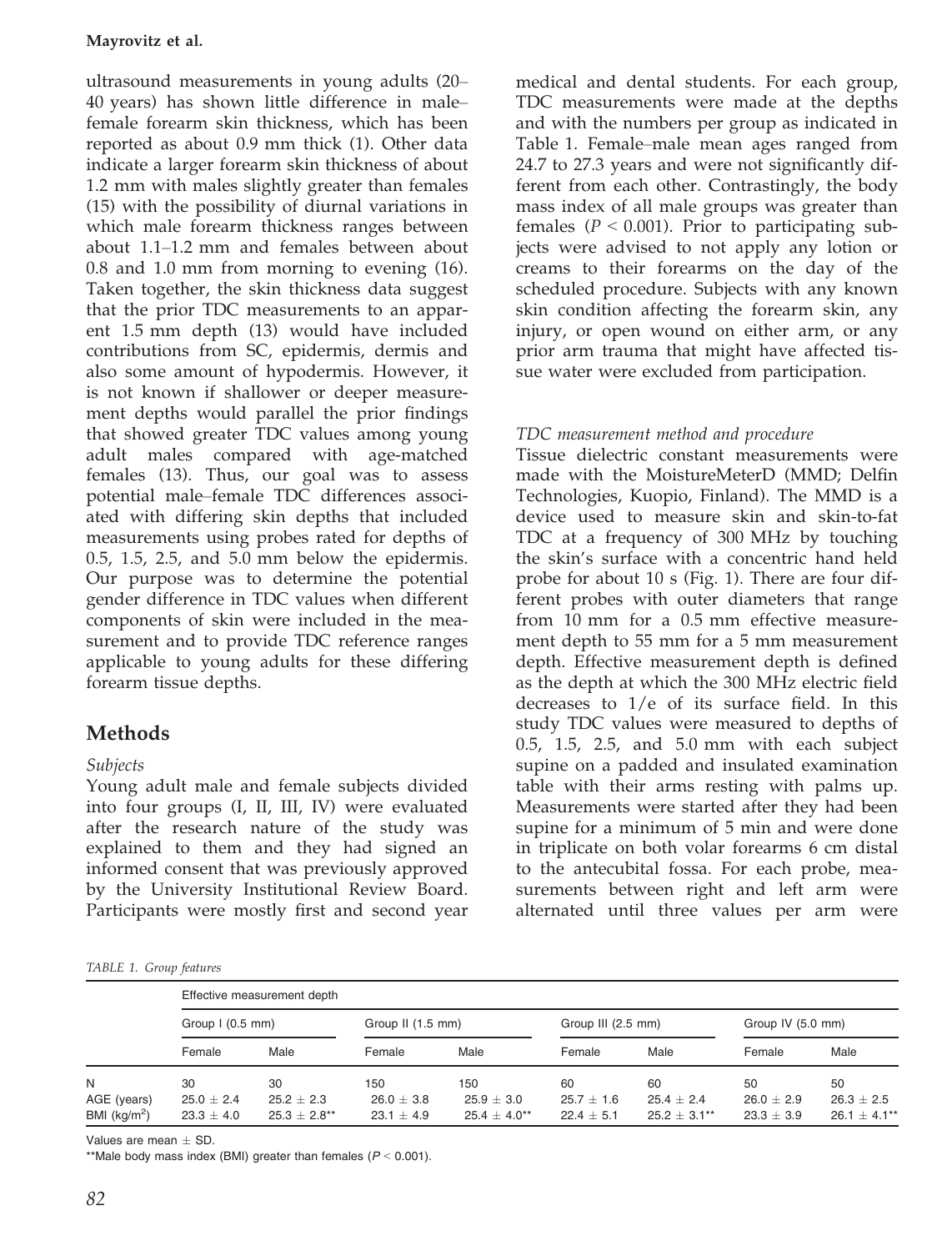

Fig. 1. Measuring tissue dielectric constant (TDC). TDC measured in triplicate bilaterally at each of four effective measurement depths. Touching the skin activates an automatic process and yields a TDC value in less than 10 s. Larger width probes have greater effective measurement depths as shown.

obtained. The average of the three measurements was used to characterize the TDC value of each arm and reported as the average of the two arms. This procedure was done for each of the four effective measurement depths.

The dielectric constant is a dimensionless number equal to the ratio of the permittivity of the measured tissue to the permittivity of vacuum. As TDC values mainly depend on tissue water content, TDC values, and their change provide indices of water content and quantitative estimates of water content changes. For reference, the dielectric constant of distilled water at 34°C is 75.2. As measurements are at a frequency of 300 MHz, skin TDC values are sensitive to both free and bound water within the measurement volumes. The inclusion of the bound water component is important since it has been estimated that up to 90% of young adult skin water content is bound (17) although this percentage decreases substantially in photo aged skin (18). Measurements of TDC have been used in basic and clinical research studies in which skin tissue water and its change were of interest at various anatomical sites including face (13, 19), breast (20), forearm (21–23), biceps, axilla and thorax (24), leg and foot (25, 26) and buttocks (27). It has also been used to characterize and track changes related to lymphedema (28–30), changes in post-surgical fluid status (31) and assess skin irradiation effects (20).

#### Gender differences in skin dielectric constant

In use, the device generates and transmits a very low power 300 MHz signal into a coaxial probe that is in contact with the skin with the probe acting as an open-ended coaxial transmission line (32). Part of the signal is absorbed, mainly by tissue water, and part is reflected back to a control unit, where the complex reflection coefficient is calculated (33, 34) from which the dielectric constant is determined (35, 36). Reflections from the end of this coaxial transmission line depend on the complex permittivity of the tissue which in turn depends on signal frequency and the dielectric constant (the real part of the complex permittivity) and the conductivity of the tissue with which the probe is in contact. At 300 MHz, the contribution of conductivity to the overall value of the permittivity is small and the dielectric constant is mainly determined by water molecules (free and bound). Consequently, the device includes and analyzes only the dielectric constant, that is, directly proportional to tissue water content in a manner close to that predicted by Maxwell mixture theory for low water content, but a slightly less good prediction for high water content tissues (37). In all cases, TDC is strongly dependent on relative water content with TDC values that decrease with water reductions during hemodialysis (38). Further details including validation and repeatability data are described in the literature (26, 38, 39).

## Analysis

Differences in forearm TDC values among depths were tested using a one-way ANOVA model for each gender separately with effective measurement depth as a factor. Forearm TDC values obtained for each depth were compared by gender using independent  $t$ -test with a *P*-value of  $\leq 0.01$  accepted as a statistically significant difference between genders. This significance level was adopted to reduce type II errors that might arise because of using four independent t-tests, one for each depth.

## Results

## TDC depth comparisons

Tissue dielectric constant mean values and their standard deviations for each depth are summarized in Table 2. For both females and males, there was an overall significant difference in TDC values among depths  $(P < 0.001)$  with a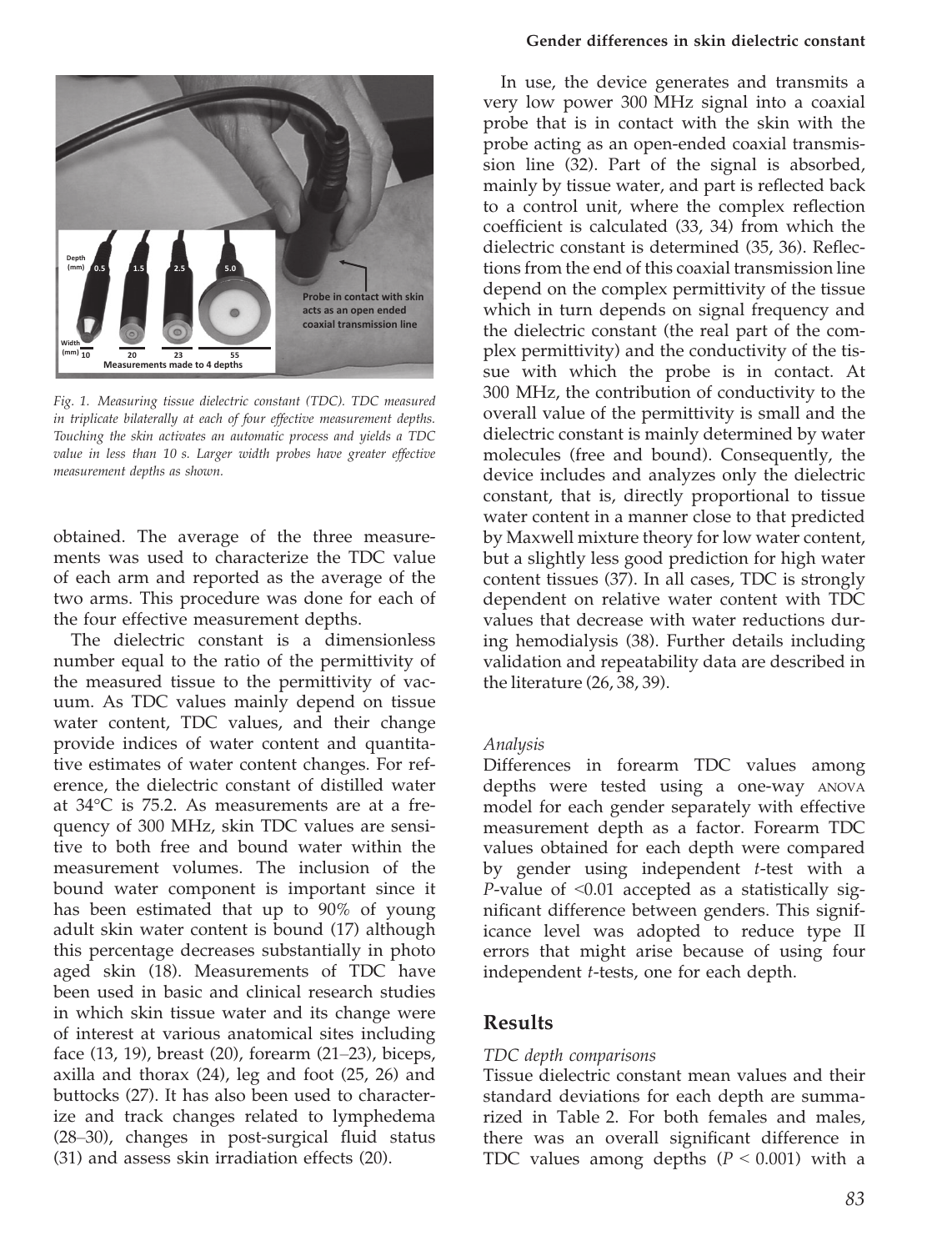TABLE 2. Forearm TDC values by effective measurement depth

|                                  | Effective measurement depth |                   |                        |                   |                      |                |                        |                |  |  |  |
|----------------------------------|-----------------------------|-------------------|------------------------|-------------------|----------------------|----------------|------------------------|----------------|--|--|--|
|                                  | Group $1(0.5$ mm)           |                   | Group II (1.5 mm)      |                   | Group III (2.5 mm)   |                | Group IV (5.0 mm)      |                |  |  |  |
|                                  | Female                      | Male              | Female                 | Male              | Female               | Male           | Female                 | Male           |  |  |  |
| N                                | 30                          | 30                | 150                    | 150               | 60                   | 60             | 50                     | 50             |  |  |  |
| <b>TDC</b> value<br>% Difference | $31.3 + 4.2$<br>22.0        | $38.2 + 5.0^{**}$ | $30.6 \pm 3.4$<br>13.1 | $35.2 + 4.0^{**}$ | $27.0 + 4.4$<br>21.1 | $32.7 + 3.9**$ | $25.3 \pm 4.5$<br>21.3 | $30.7 + 4.4**$ |  |  |  |

TDC values are mean  $\pm$  SD. \*\* indicates male TDC values greater than female TDC values at corresponding measurement depths ( $P$  < 0.001). TDC values for males and females significantly decrease with increasing depth  $(P < 0.001)$ . Differences in TDC values at the two deepest depths are not significant for females or males. Differences at the two shallowest depths are only significantly different for males ( $P = 0.006$ ). % Difference is calculated as 100  $\times$  (male average  $-$  female average)/female average for each depth.

general trend for TDC values to decrease with increasing depth. The pattern of change is shown in Fig. 2 in which TDC values at 1.5, 2.5, and 5.0 mm are normalized to the value at 0.5 mm and their regression with depth is shown. Regressions with depth are similar for females and males. Comparisons of absolute TDC values among depths (Table 2) showed that for females the shallower depths (0.5 and 1.5 mm) did not significantly differ from each other ( $P = 0.980$ ) nor did the deeper TDC values (2.5 and 5.0 mm) differ from each other  $(P = 0.115)$ . However, TDC values at 2.5 and 5.0 mm were significantly less than TDC values measured at 0.5 and 1.5 mm ( $P < 0.001$ ). For males, the differences between 0.5 and 1.5 mm depths were statistically significant  $(P = 0.006)$ and both differed significantly  $(P < 0.001)$  from TDC values at 2.5 and 5.0 mm. TDC values at



Fig. 2. Tissue dielectric constant (TDC) variation with measurement depth. Data points are mean TDC values for females and males normalized to their respective values at a measurement depth of 0.5 mm (TDC/TDC $_{0.5mm}$ ). Lines are computed linear regression lines for this ratio vs. effective measurement depth. Regressions are similar for females and males.

2.5 and 5.0 mm did not significantly differ from each other  $(P = 0.410)$ .

## TDC gender comparisons

Comparisons of TDC values between genders (Table 2) at each measured depth showed that TDC values of males were significantly  $(P < 0.001)$  greater than TDC values for females at each depth. Male–female average percentage differences ranged from 14.8% at 1.5 mm depth to 22.0% at 0.5 mm depth.

# Discussion

#### Gender differences

One goal of this study was to determine if previously reported gender differences in forearm skin TDC values measured in young adults only to a depth of 1.5 mm could be generalized with respect to tissue depth when assessed within a much larger subject sample of young adult females and males. To this end, 540 triplicate bilateral forearm TDC measurements were made in this study. The current findings demonstrate that young adult male TDC values are significantly greater than young adult female values at all measured depths from 0.5 to 5.0 mm thus unambiguously establishing this gender-related difference. In comparison with previously determined differences in 11–13% at a depth of 1.5 mm (13, 14) the present much larger sample of subjects yields a similar male– female difference of 13.1%. Based on the current more extensive measurement set, it was also found that the previously reported male–female difference at 1.5 mm depth may represent the least male–female depth-dependent percentage difference. The present results indicate a narrow range of gender differences in the other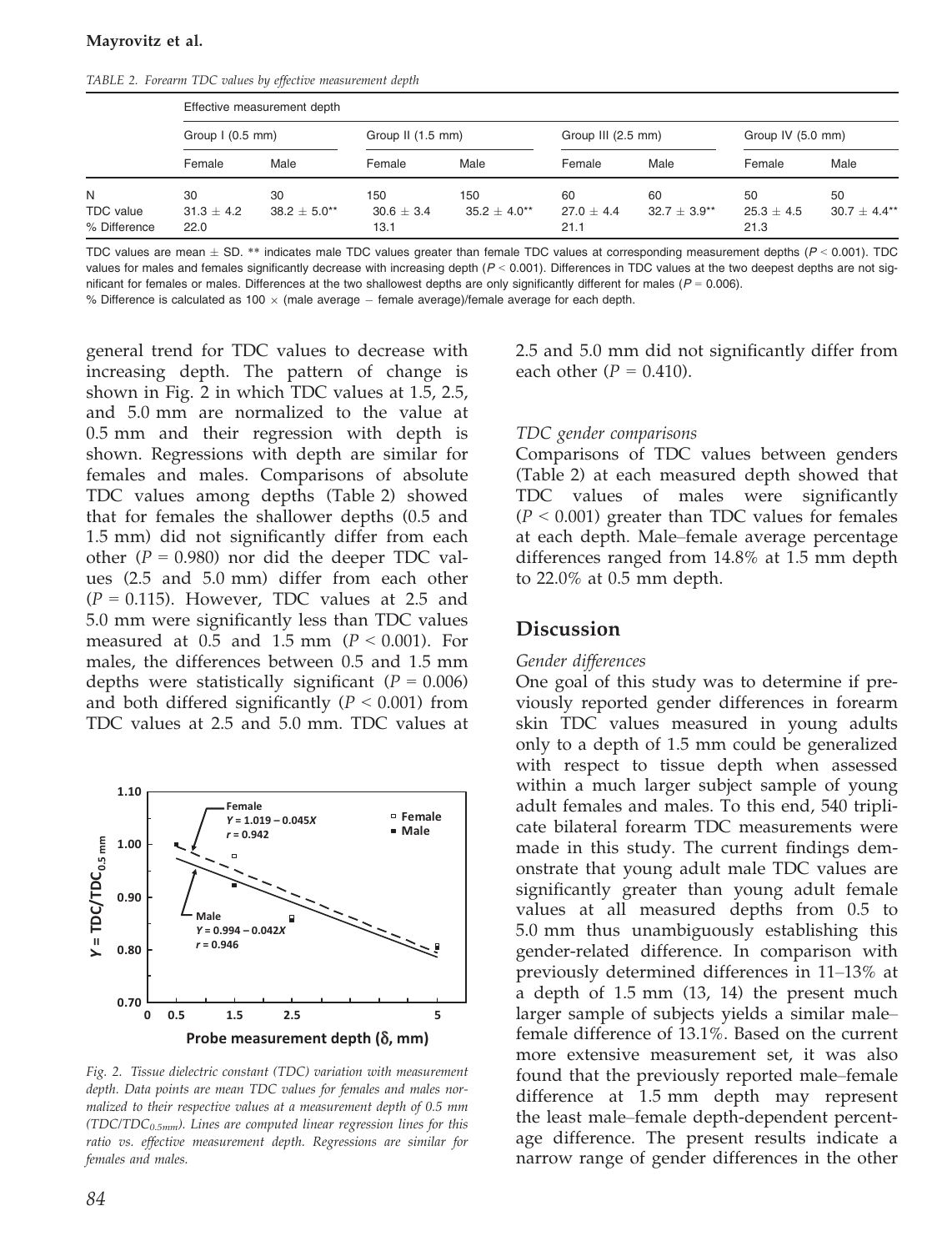measured sites ranging from 21.1% to 22%. The explanation for this gender difference is less clear. One possibility is that there is a greater amount of water present within the young male adult skin thereby resulting in a greater value for the measured TDC. However, because the TDC value also depends on the dermis thickness, it may be that the gender difference in TDC values could be explained on the basis of a thinner thickness in females. The viability of this as a possibility is considered subsequently.

#### Depth differences

In addition to identifying significant gender differences in TDC values and the range of those differences, the present findings also demonstrate a significant monotonic decrease in TDC values with increasing depth that is present for both genders. The interpretation of this TDC depth pattern relates to the tissue types included in the TDC measurements at different effective measurement depths. All measurements include the SC and the epidermis, but depending upon measurement depth there are other included components. For a 0.5 mm depth, it is mainly the upper dermis; for a 1.5 mm depth, it is the dermis and a hypodermal component; for a 2.5 mm depth, it is the dermis and a moderate amount of hypodermis; and for a 5.0 mm depth, it is the dermis and a substantial amount of hypodermis with its associated low water content fat. These qualitative statements can be placed on a more quantitative basis using a simplified conceptual approach in which the tissue measurement volume is viewed as being comprised of two layers, one being the skin including SC, epidermis and dermis with combined skin depth  $\delta$ , and the other part being the subcutaneous tissue including fat as schematized in Fig. 3. The goal is to determine if a simplified model can provide a plausible explanation that is consistent with the measured TDC depth dependence and the male–female differences in TD values.

#### Conceptual model

In the conceptual model (Fig. 3) the skin-to-fat is simply viewed as composed of two layers with the first layer skin (epidermis  $+$  dermis) and the other the hypodermis with skin and hypodermis dielectric constants at 300 MHz



Fig. 3. Conceptual model to assess skin and hypodermis effects on measured TDC. The parameter e represents the tissue dielectric constant measured by probes of various effective measurement depths ( $\delta$ ) in terms of the dielectric constants  $\varepsilon_1$  and  $\varepsilon_2$  for skin and hypodermis, respectively. The parameter  $\delta_1$  is the skin (epidermis + dermis) thickness (different for males and females) and  $\delta_2$  is the effective penetration depth into the hypodermis measured from the skin-hypodermis margin.

being  $\varepsilon_1$  and  $\varepsilon_2$ , respectively. The parameter  $\delta_1$  represents skin thickness and  $\delta$  represents an effective measurement depth from which the transmitted signal is reflected such that the composite measured TDC value (e in the figure) would yield the average measured TDC values of Table 2. For the two-layer series model, the composite  $\varepsilon$  is then calculable using the equation shown in the figure, which depends on  $\varepsilon_1$ ,  $\varepsilon_2$ ,  $\delta_1$ , and  $\delta_2$  in which  $\delta_2$  is equal to  $\delta - \delta_1$ . For purposes of analysis, skin thickness is set at 1.2 mm for males and 1.0 mm for females which are consistent with average values summarized in the literature (13). The question that the model seeks to answer is whether the gender differences in skin thickness can alone account for the measured differences in average TDC values. To address this, the skin water percentage of both genders is assumed the same at a value of 73.4% with the remaining being 26.6% protein. This skin water percentage is consistent with prior dermal measurements (17, 18, 40). The value for  $\varepsilon$  for this combination has been measured at 25°C at 300 MHz for hemoglobin (41) yielding a composite value of 57.8. Since measurements on forearm skin are at an average skin temperature of about 34°C, the corresponding *in vivo* value would by extrapolation be 56.4. This value that is assigned to skin as  $\varepsilon_1$ , is slightly less than the value of 49.8 reported for dry skin (42, 43). Contrastingly,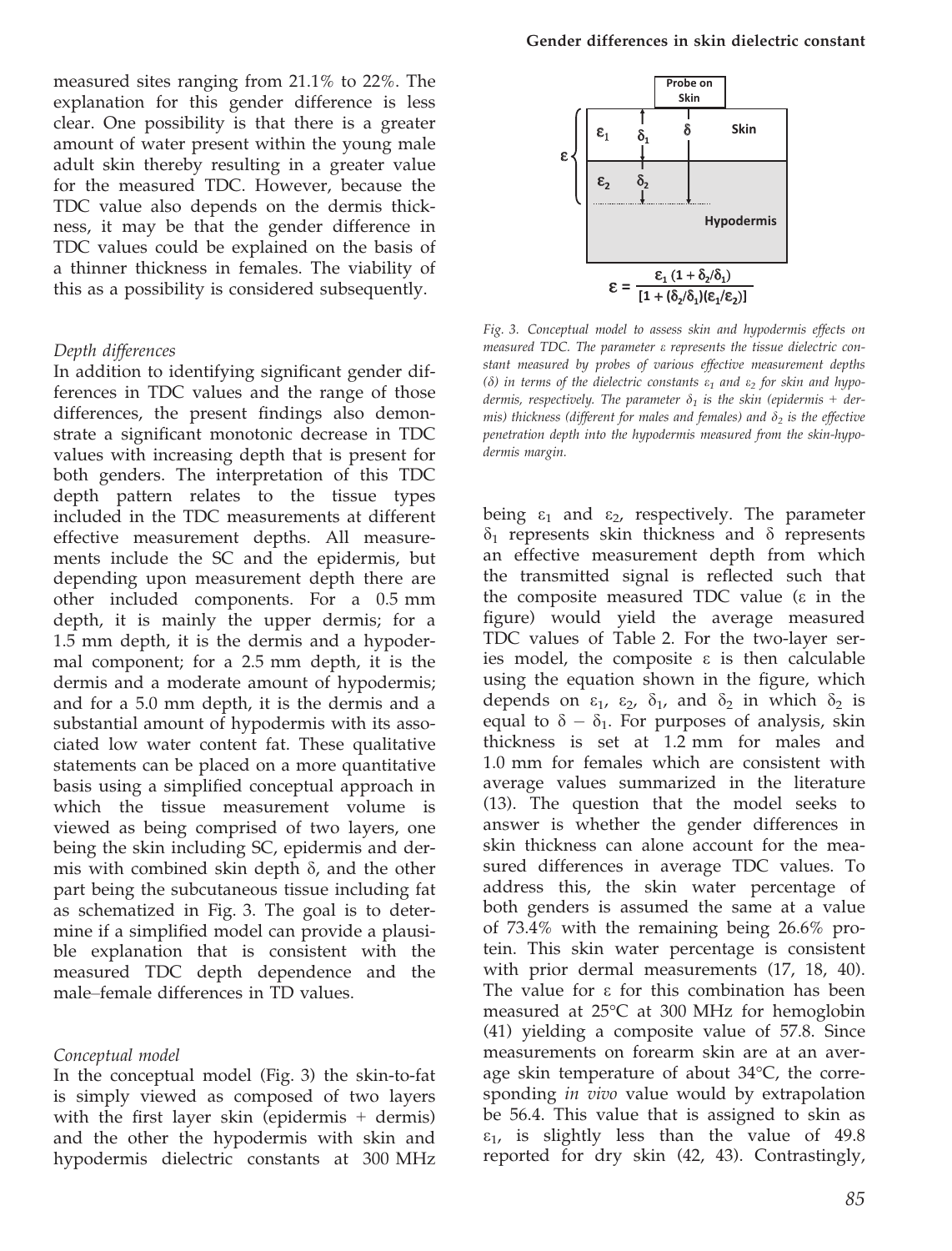

Fig. 4. Measured vs. calculated TDC values for young males and females. The calculated TDC values (e) for the composite model of Fig. 4 (open symbols) are shown vs. the measured values of Table 2 (closed symbols). The regression lines and equations correspond to the measured data for males and females.

dielectric constant values for fat are low and range from 5.67 to 11.7 (42). For purposes of the present model,  $\varepsilon_2$  of the hypodermal layer was calculated on the basis of an assumed hypodermis uniform mixture of 87% fat with a dielectric constant of 5.67% and 13% water with a dielectric constant of 75.2 at 34°C to yield a value for  $\varepsilon_2$  of 14.8. For purposes of calculation, the value of  $\delta_2$  that minimized the (measured-calculated) difference for males was determined for each of probes used. The values determined for males were used unchanged for females. Thus, difference in  $\varepsilon$ between genders in this model would only be due to differences in skin depth. The results

# References

- 1. Diridollou S, Black D, Lagarde JM, Gall Y, Berson M, Vabre V, Patat F, Vaillant L. Sex- and site-dependent variations in the thickness and mechanical properties of human skin in vivo. Int J Cosmet Sci 2000; 22: 421–435.
- 2. Chilcott RP, Farrar R. Biophysical measurements of human forearm skin in vivo: effects of site, gender, chirality and time. Skin Res Technol 2000; 6: 64–69.
- 3. Luebberding S, Krueger N, Kerscher M. Skin physiology in men and women: in vivo evaluation of 300 people including TEWL, SC hydration, sebum content and skin surface pH. Int J Cosmet Sci 2013; 35: 477–483.
- 4. Luebberding S, Krueger N, Kerscher M. Mechanical properties of

human skin in vivo: a comparative evaluation in 300 men and women. Skin Res Technol 2014; 20: 127–135.

- 5. Ehlers C, Ivens UI, Moller ML, Senderovitz T, Serup J. Females have lower skin surface pH than men. A study on the surface of gender, forearm site variation, right/left difference and time of the day on the skin surface pH. Skin Res Technol 2001; 7: 90–94.
- 6. Sandby-Moller J, Poulsen T, Wulf HC. Epidermal thickness at different body sites: relationship to age, gender, pigmentation, blood content, skin type and smoking habits. Acta Derm Venereol 2003; 83: 410–413.
- 7. Kim BY, Choi JW, Park KC, Youn SW. Sebum, acne, skin elasticity,

of these e calculations are shown in Fig. 4 along with the measured mean values. Although based on a relatively simplified model, the fact that gender differences in measured TDC values at all depths can be explained on the basis of differences in skin thickness implies that conclusions with regard to skin water content among or between groups can only be made when corresponding skin thickness measurements are available. However, changes in TDC values assessed in individual subjects or patients and comparisons between corresponding skin areas in affected and non-affected sites are not limited in this way. Thus, assessments of acute treatment effects and assessments of inter-arm or inter-leg TDC differences or ratios within genders, as has previously been done (21, 22, 27–30, 44, 45), remains a useful and suitable method to characterize edema and lymphedema features.

## Summary

Young adult male forearm TDC values are shown to be significantly greater than young adult female values at all probe-measurement depths with values for both genders decreasing with increasing depth. Simple model calculations indicate that these TDC differences may not uniquely reflect skin water differences between groups due to potential confounding effects of skin thickness differences.

> and gender difference - which is the major influencing factor for facial pores? Skin Res Technol 2013; 19: e45–e53.

- 8. Liu Z, Song S, Luo W, Elias PM, Man MQ. Sun-induced changes of stratum corneum hydration vary with age and gender in a normal Chinese population. Skin Res Technol 2012; 18: 22–28.
- 9. Man MQ, Xin SJ, Song SP, Cho SY, Zhang XJ, Tu CX, Feingold KR, Elias PM. Variation of skin surface pH, sebum content and stratum corneum hydration with age and gender in a large Chinese population. Skin Pharmacol Physiol 2009; 22: 190–199.
- 10. Cua AB, Wilhelm KP, Maibach HI. Frictional properties of human skin: relation to age, sex and anatomical region, stratum corneum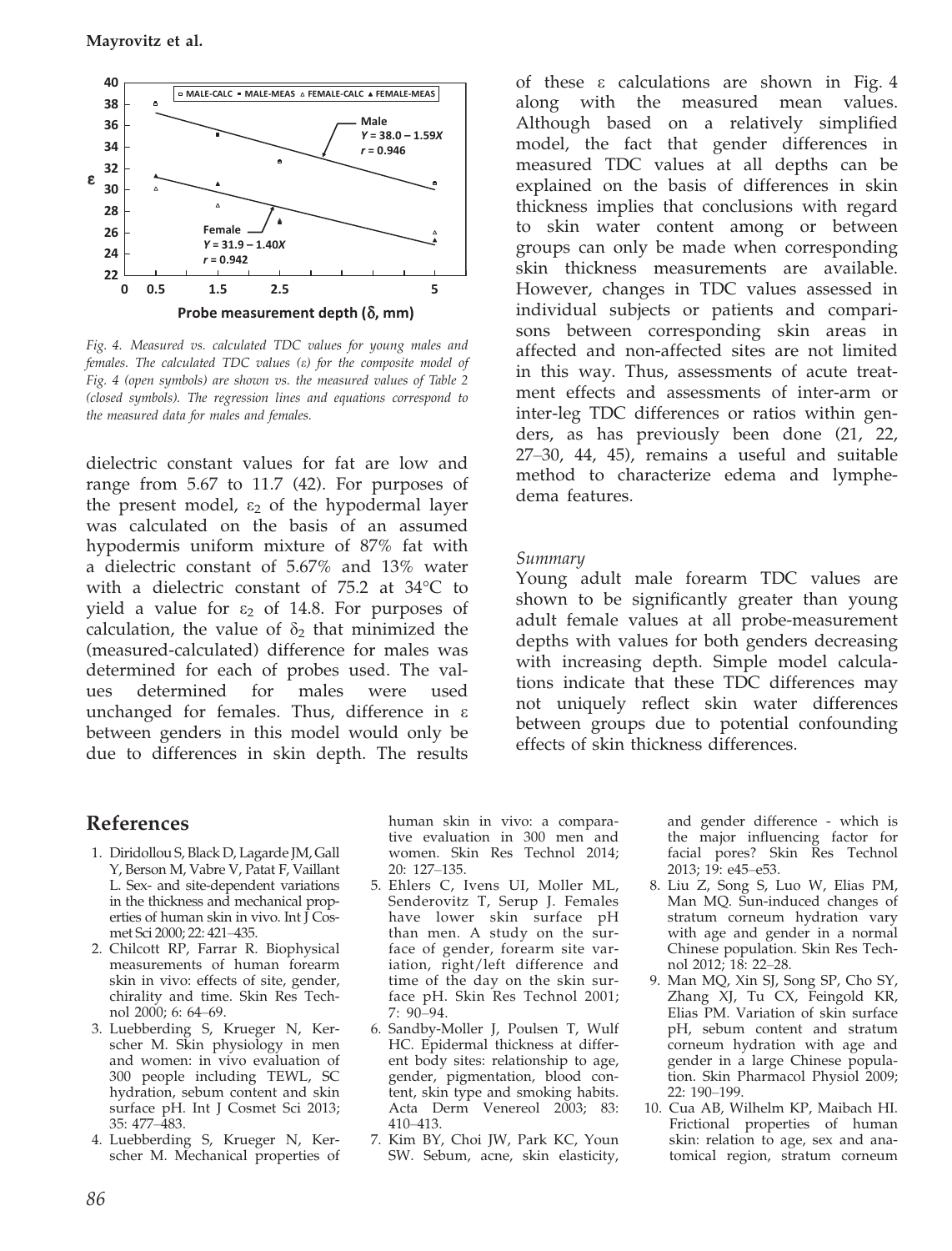hydration and transepidermal water loss. Br J Dermatol 1990; 123: 473–479.

- 11. Athey TW, Stuchly MA, Stuchly SS. Measurement of radio frequency permittivity of biological tissues with an open-ended coaxial line: part I. IEEE Trans MTT. 1982; 30: 82–86.
- 12. Stuchly MA, Athey TW, Samaras GM, Taylor GE. Measurement of radio frequency permittivity of biological tissues with an openended coaxial line: part II - experimental results. IEEE Trans MTT. 1982; 30: 87–92.
- 13. Mayrovitz HN, Bernal M, Carson S. Gender differences in facial skin dielectric constant measured at 300 MHz. Skin Res Technol 2012; 18: 504–510.
- 14. Mayrovitz HN, Carson S, Luis M. Male-female differences in forearm skin tissue dielectric constant. Clin Physiol Funct Imaging 2010; 30: 328–332.
- 15. Shuster S, Black MM, McVitie E. The influence of age and sex on skin thickness, skin collagen and density. Br J Dermatol 1975; 93: 639–643.
- 16. Tsukahara K, Takema Y, Moriwaki S, Fujimura T, Imokawa G. Dermal fluid translocation is an important determinant of the diurnal variation in human skin thickness. Br J Dermatol 2001; 145: 590–596.
- 17. Gniadecka M, Faurskov Nielsen O, Christensen DH, Wulf HC. Structure of water, proteins, and lipids in intact human skin, hair, and nail. J Invest Dermatol. 1998; 110: 393–398.
- 18. Gniadecka M, Nielsen OF, Wessel S, Heidenheim M, Christensen DH, Wulf HC. Water and protein structure in photoaged and chronically aged skin. J Invest Dermatol. 1998; 111: 1129–1133.
- 19. Mayrovitz HN, Bernal M, Brlit F, Desfor R. Biophysical measures of skin tissue water: variations within and among anatomical sites and correlations between measures. Skin Res Technol 2013; 19: 47–54.
- 20. Nuutinen J, Lahtinen T, Turunen M, Alanen E, Tenhunen M, Usenius T, Kolle R. A dielectric method for measuring early and late reactions in irradiated human skin. Radiother Oncol 1998; 47: 249–254.
- 21. Mayrovitz HN, Guo X, Salmon M, Uhde M. Forearm skin tissue dielectric constant measured at 300 MHz: effect of changes in skin

vascular volume and blood flow. Clin Physiol Funct Imaging 2013; 33: 55–61.

- 22. Mayrovitz HN, Davey S, Shapiro E. Local tissue water changes assessed by tissue dielectric constant: single measurements versus averaging of multiple measurements. Lymphology. 2008; 41: 186– 188.
- 23. Mayrovitz HN, Brown-Cross D, Washington Z. Skin tissue water and laser Doppler blood flow during a menstrual cycle. Clin Physiol Funct Imaging 2007; 27: 54–59.
- 24. Mayrovitz HN, Davey S, Shapiro E. Local tissue water assessed by tissue dielectric constant: anatomical site and depth dependence in women prior to breast cancer treatment-related surgery. Clin Physiol Funct Imaging 2008; 28: 337–342.
- 25. Mayrovitz HN, McClymont A, Pandya N. Skin tissue water assessed via tissue dielectric constant measurements in persons with and without diabetes mellitus. Diabetes Technol Ther. 2013; 15: 60–65.
- 26. Jensen MR, Birkballe S, Nørregaard S, Karlsmark T. Validity and interobserver agreement of lower extremity local tissue water measurements in healthy women using tissue dielectric constant. Clin Physiol Funct Imaging 2012; 32: 317–322.
- 27. Harrow JH, Mayrovitz HN. Subepidermal moisture surrounding pressure ulcers in persons with a spinal cord injury: a pilot study. J Spinal Cord Med 2014; 37: 719– 728.
- 28. Mayrovitz HN, Weingrad DN, Lopez L. Patterns of temporal changes in tissue dielectric constant (TDC) as indices of localized skin water changes in women treated for breast cancer: a pilot study. Lymphat Res Biol. 2015; 13: 20–32.
- 29. Mayrovitz HN, Weingrad DN, Davey S. Tissue dielectric constant (TDC) measurements as a means of characterizing localized tissue water in arms of women with and without breast cancer treatment releated lymphedema. Lymphology. 2014; 47: 142–150.
- 30. Mayrovitz HN, Davey S. Changes in tissue water and indentation resistance of lymphedematous limbs accompanying low level laser therapy (LLLT) of fibrotic skin. Lymphology. 2011; 44: 168– 177.
- 31. Petaja L, Nuutinen J, Uusaro A, Lahtinen T, Ruokonen E. Dielectric

constant of skin and subcutaneous fat to assess fluid changes after cardiac surgery. Physiol Meas 2003; 24: 383–390.

- 32. Stuchly MA, Athey TW, Stuchly SS, Samaras GM, Taylor G. Dielectric properties of animal tissues in vivo at frequencies 10 MHz–1 GHz. Bioelectromagnetics. 1981; 2: 93–103.
- 33. Aimoto A, Matsumoto T. Noninvasive method for measuring the electrical properties of deep tissues using an open-ended coaxial probe. Med Eng Phys 1996; 18: 641–646.
- 34. Lahtinen T, Nuutinen J, Alanen E. Dielectric properties of the skin. Phys Med Biol 1997; 42: 1471–1472.
- 35. Alanen E, Lahtinen T, Nuutinen J. Measurement of dielectric properties of subcutaneous fat with openended coaxial sensors. Phys Med Biol 1998; 43: 475–485.
- 36. Alanen E, Lahtinen T, Nuutinen J. Variational formulation of openended coaxial line in contact with layered biological medium. IEEE Trans Biomed Eng 1998; 45: 1241– 1248.
- 37. Smith SR, Foster KR. Dielectric properties of low-water-content tissues. Phys Med Biol 1985; 30: 965– 973.
- 38. Nuutinen J, Ikaheimo R, Lahtinen T. Validation of a new dielectric device to assess changes of tissue water in skin and subcutaneous fat. Physiol Meas 2004; 25: 447–454.
- 39. Mayrovitz HN. Assessing free and bound water in skin at 300 MHz using tissue dielectric measurements with the moisturemeterD. In: Greene AK, Brorson H and Slavin SA, eds. Lymphedema: presentation, diagnosis, and treatment, Chapter 13, ISBN 978-3-319-14492- 4. New York, NY: Springer; 2015; 133–148.
- 40. Diridollou S, de Rigal J, Querleux B, Leroy F, Holloway Barbosa V. Comparative study of the hydration of the stratum corneum between four ethnic groups: influence of age. Int J Dermatol 2007; 46 (Suppl 1): 11–14.
- 41. Pennock BE, Schwan HP. Further observations on the electrical properties of hemoglobin-bound water. J Phys Chem 1969; 73: 2600–2610.
- 42. Gabriel S, Lau RW, Gabriel C. The dielectric properties of biological tissues: II. Measurements in the frequency range 10 Hz to 20 GHz. Phys Med Biol 1996; 41: 2251–2269.
- 43. Gabriel S, Lau RW, Gabriel C. The dielectric properties of biological tissues: III. Parametric